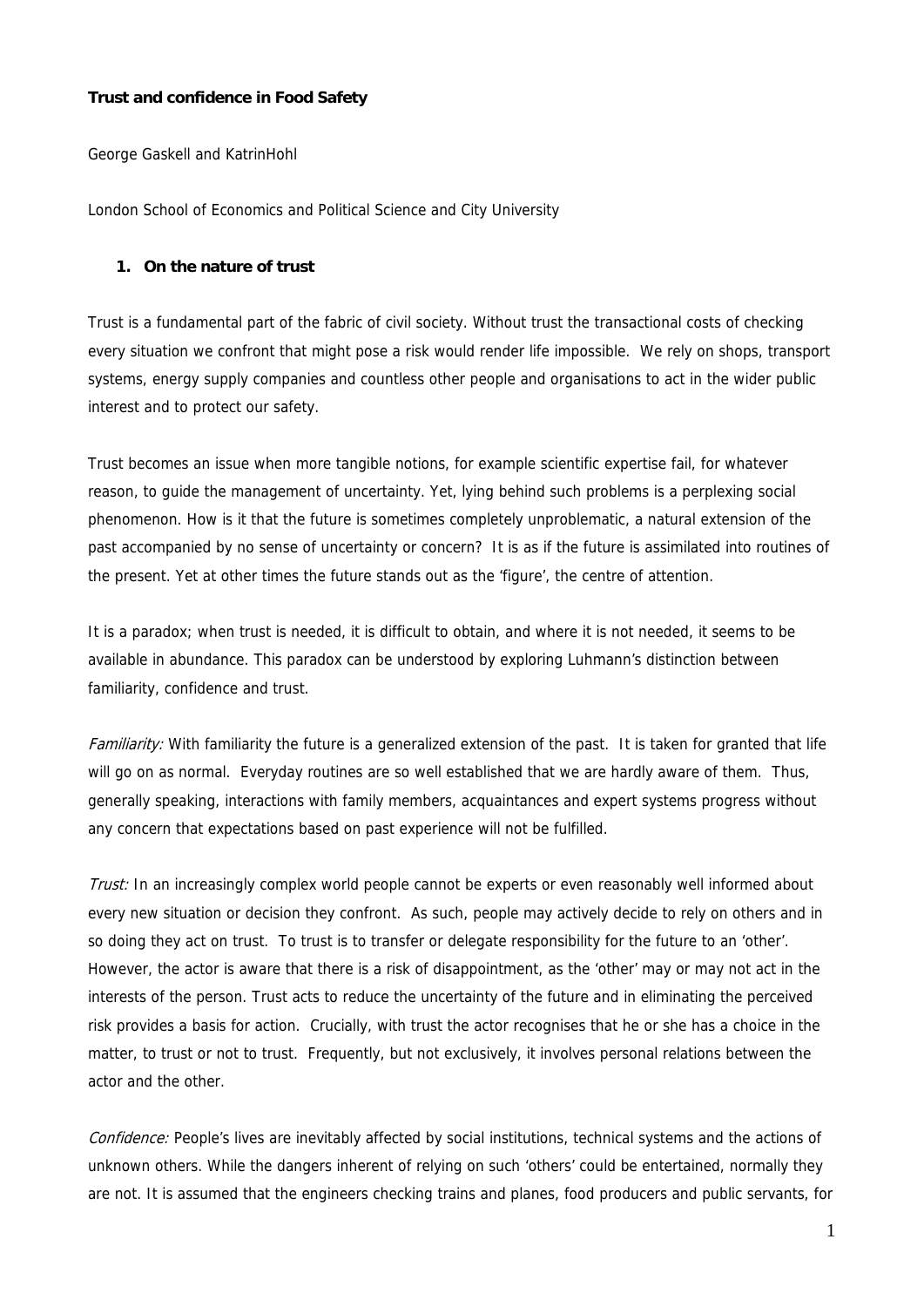example, know what to do and are doing it properly. In such situations people have confidence that their implicit expectations will be met. Disappointment is not normally contemplated, in part, because the actor has no choice in the matter; there is no realistic alternative. When expectations are disappointed it leads to feelings of threat or danger (as opposed to risk), because there is no feasible way out. Decisions based on confidence frequently, but not exclusively, involve relations with systems or experts.

### **2. Preconditions for trust**

Preconditions are generalized expectations, applicable across situations that are at the core of familiarity, trust and confidence. Preconditions set the bases for trust and comprise assumptions about the generalised other. For trust or confidence to exist there must be a correspondence between prior expectations and actual experience. Barber (1983) outlines three preconditions. Value compatibility concerns expectations about the other's moral and value orientation. People assume that the political, legal and economic systems, in the sense of rules, procedures and people involved more or less reflect their values. Technical competence is the expectation that those with responsibility have the necessary skills to carry out their functions properly. Finally, *public or fiduciary responsibility* is the expectation that people will acknowledge, and be motivated to serve, other people's interests and not merely their own.

What opportunities are available to the actor whose expectations have not been met?Hirschmann's (1970) analysis of responses to institutional change can be usefully extended to confidence and trust situations.Hirschmann outlines three responses to changes in institutional life, whether organizational, political or technological. These are exit, voice and loyalty. If an actor objects, for example, to new policies and procedures, he or she may exit in protest, or put up with the changes and remain loyal, or stay in and exercise voice, making a protest about what is going on. According to Hirschmann, voice is more likely to occur either in situations where exit is ruled out, or where the ties of loyalty make exit difficult. However, exit may be a last resort when voice is seen to have no effect.

Characterising a situation in terms of trust or confidence has important implications for the understanding of societal processes. For example, the opportunities to respond to disappointment in trust and confidence situations have different implications for social cohesion. Those who withdraw trust are, by definition, in a position to find an alternative. Hence the withdrawal of trust is a constraint but equally it is an opportunity to find alternatives. By contrast those disappointed in a confidence situation experience constraint without opportunity. Their only recourse is the voice option, and whether the voice will be heard, let alone heeded, is open to question. While the impact of exit is immediate and points the actor to a new course of action, voice may take time and effort to produce an impact on the other. Structural constraints of one form or another in modern democracies mean that voice is often little more than a cry in the wilderness. The reality, some would say, is that people just have to put up and shut up, with all the implications this carries for estrangement from the political processes. In this sense a crisis of trust may be less of a threat to society than a crisis of confidence.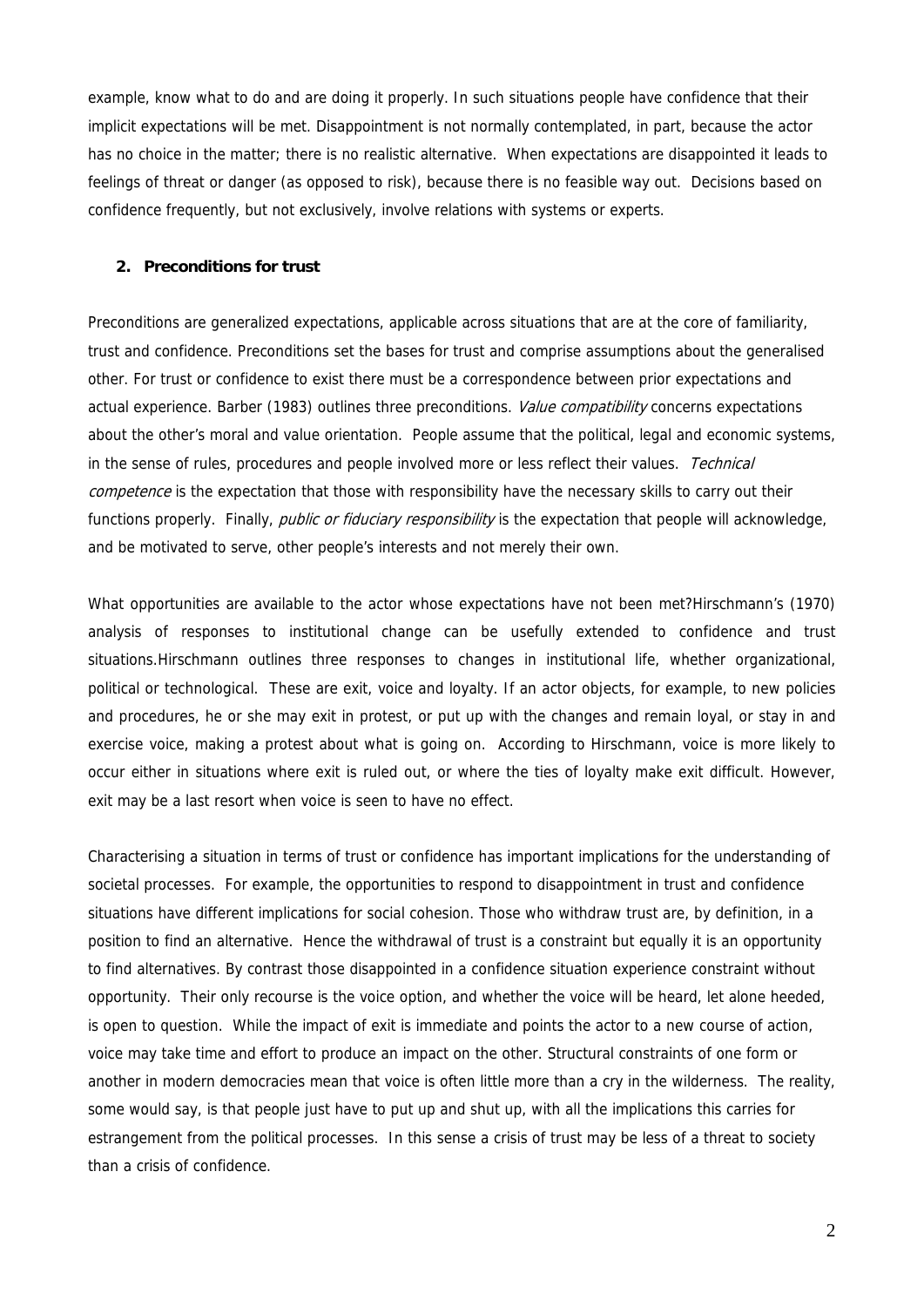# **3. Trust and confidence in food safety in Europe**

In 2010 the European Food Safety Authority (EFSA) commissioned a Special Eurobarometer survey (354) on Food Related Risks. The survey, with a representative sample of circa 1000 adult respondents was fielded in the 27 Member States of the European Union by TNS Opinion & Social at the request of the European Food Safety Authority (EFSA) see http://www.efsa.europa.eu/en/factsheet/docs/reporten.pdf. In the following sections a selection of the findings of the survey pertaining to public confidence in food safety are presented.

## 3.1 What food risks worry Europeans?

In the survey respondents were asked two questions in sequence.

First an open ended question asked "Could you tell me in your own words, what are all the things that come to your mind when thinking about possible problems and risks associated with food and eating? Just say out loud whatever comes to mind and I will write it down".

This was followed by a closed question in which respondents were asked "Please tell me to what extent you are worried or not about the following issues". The issues comprised seventeen food risks selected by EFSA's experts. (response ranged from 1=very worried to 4=not at all worried).

The open question elicits unprompted *awareness of risks* drawing upon people's own experience and food issues that are featured in the media. The closed question assesses how much people claim to worry about prompted food risks. The findings, aggregated across Europe are shown in table 1.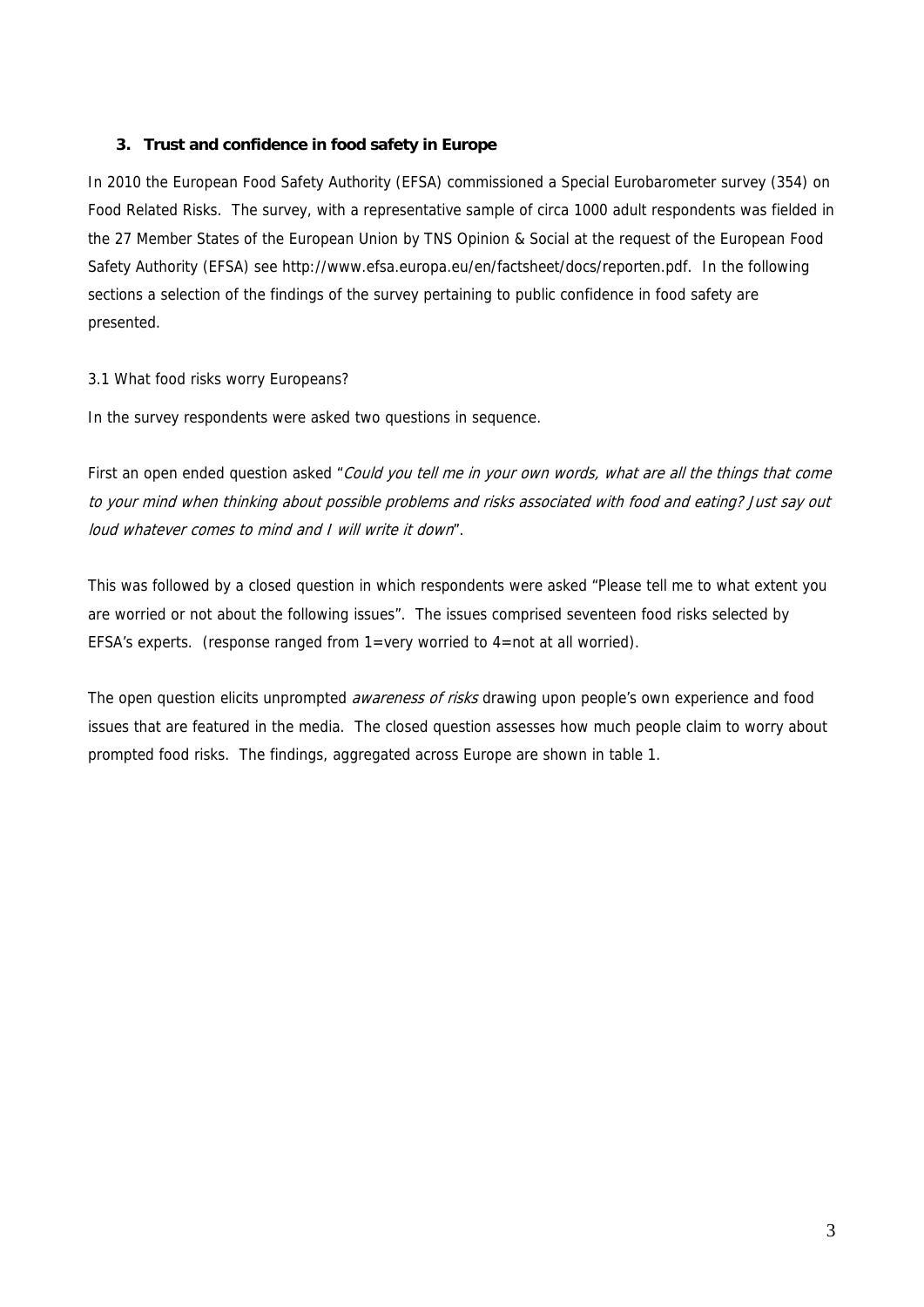Table 1: What food risks are Europeans aware of (lay perceptions) and how much they worry about expert defined risks?

|      | Lay perceptions of risk                                  |           |      | <b>Expert defined risks</b>                          |              |  |
|------|----------------------------------------------------------|-----------|------|------------------------------------------------------|--------------|--|
|      |                                                          | %         |      |                                                      | % fairly or  |  |
| Rank |                                                          | mentioned | Rank |                                                      | very worried |  |
| 1    | Chemical products, pesticides, toxic substances          | 17%       | 1    | Pesticides                                           | 74%          |  |
| 2    | Diet-related diseases                                    | 15%       | 2    | Residues                                             | 71%          |  |
| 3    | Food poisoning, bacteria                                 | 14%       | 3    | Food quality and freshness                           | 70%          |  |
| 4    | Food quality and freshness                               | 14%       | 4    | Pollutants                                           | 70%          |  |
| 5    | Additives, colouring, preservatives                      | 11%       | 5    | Additives                                            | 70%          |  |
| 6    | Obesity, overweight                                      | 10%       | 6    | <b>GMOs</b>                                          | 67%          |  |
|      | Diet too high in fat, sugar or calories/ unbalanced diet | 8%        | 7    | Cloning of animals                                   | 67%          |  |
| 8    | No problem                                               | 8%        | 8    | Food poisoning, bacteria (e.g. salmonella, listeria) | 64%          |  |
| 9    | <b>GMOs</b>                                              | 7%        | 9    | Animal welfare                                       | 63%          |  |
| 10   | We do not know what we are eating/traceability           | 6%        | 10   | New viruses                                          | 61%          |  |
| 11   | Food is not natural/industrial/artificial                | 5%        | 11   | Diet-related diseases                                | 61%          |  |
| 12   | Lack of sanitary controls/ hygiene                       | 4%        | 12   | Plastics coming into contact                         | 59%          |  |
| 13   | Digestive problems and discomforts                       | 4%        | 13   | Nano-particles                                       | 56%          |  |
| 14   | Allergies                                                | 3%        | 14   | Unhealthy diet                                       | 53%          |  |
| 15   | New viruses                                              | 3%        | 15   | Allergies                                            | 49%          |  |
| 16   | Food prices                                              | 3%        | 16   | Putting on weight                                    | 49%          |  |
| 17   | Environmental concern                                    | 3%        | 17   | <b>BSE</b>                                           | 46%          |  |
| 18   | Hunger and poverty in the world                          | 2%        | 18   | (No problem)                                         | 1%           |  |
| 19   | <b>BSE</b>                                               | 1%        |      |                                                      |              |  |
| 20   | New technologies (e.g. animal cloning, nanotechnology)   | 1%        |      |                                                      |              |  |

The left hand columns show three broad categories of spontaneously mentioned food risks - chemicals, pesticides and additives; diet related diseases including obesity; and food quality and freshness. It is notable that the eighth most frequent comment is 'no problem'.

In terms of worrying about food risks the right hand columns show a similar pattern, with the exception of diet related diseases which drop from rank 2 in awareness to rank 11 on worry.

While the right hand columns (the typical method for assessing risk perception) might lead to the conclusion that Europeans live in a state of chronic worry about food, this is not supported by people's responses to the open-ended question. Here, people were 'matter of fact' and did not give an impression of suffering from food neurosis -gastro-anomie.We are conducting further work on the links between awareness and worry, but for the moment it does appear that chemicals, pesticide residues and additives are the European public's major concern.

# 3.2 Trust and confidence

Respondents were asked "Suppose a serious food risk were found in a food you eat regularly such as fish, chicken or salad. How much confidence would you have in the following sources to give you accurate information about this risk?"

Table 2 shows the percentages of respondents in selected countries who have confidence in the different actors. Here we find that the National and European Food Safety Authorities are the most trusted institutions and by contrast food manufacturers and supermarkets do not carry the confidence of a majority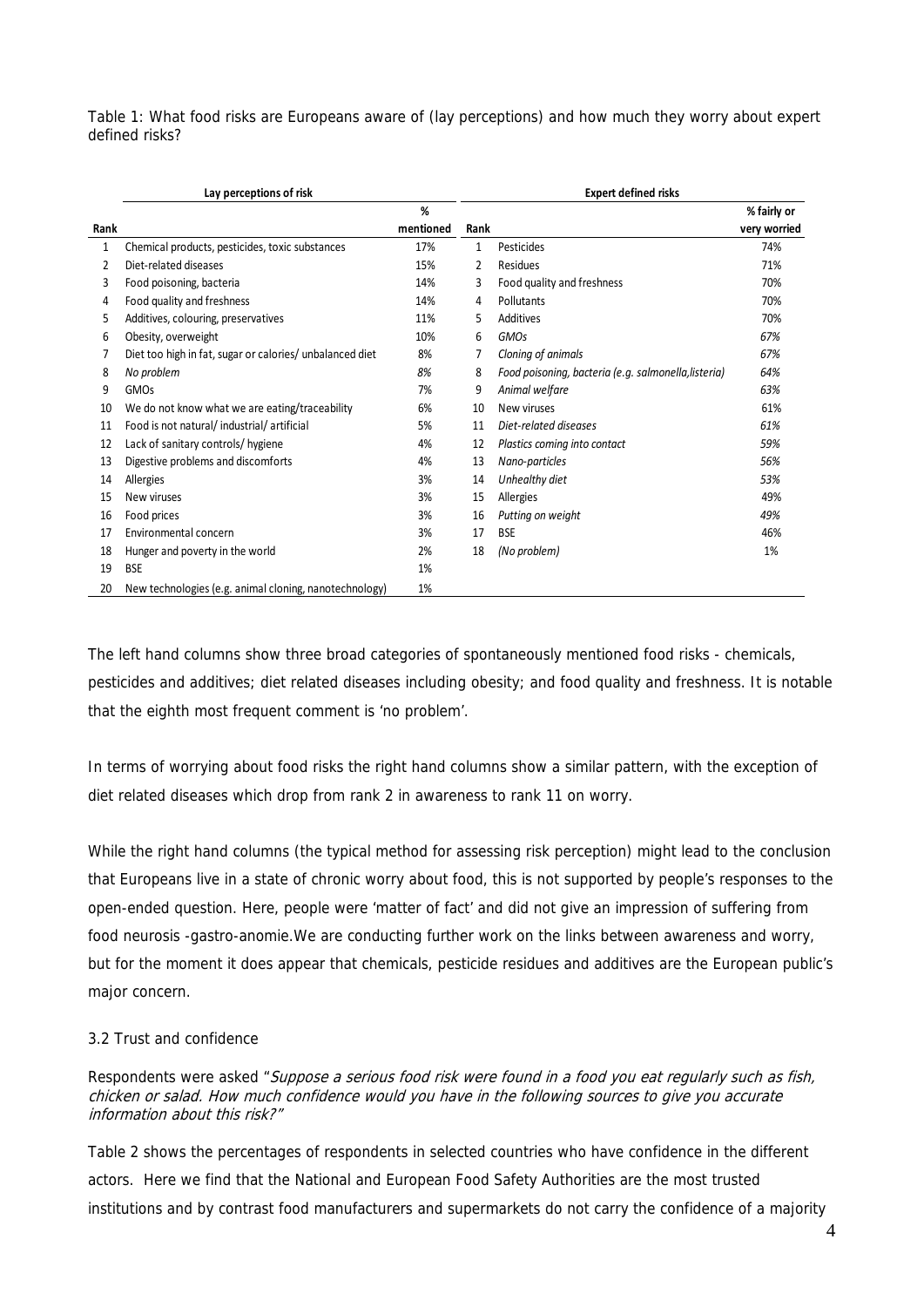of Europeans. That the Europe and National Food Safety Authorities((E)FSA) are held in higher confidence than 'national government' or 'European Institutions' suggests that the characteristics of competence, in the sense of expertise about food risks, are crucial to public confidence.

|                       |                | Trust in food chain        |     |                 | <b>Trust in regulators</b> |        |
|-----------------------|----------------|----------------------------|-----|-----------------|----------------------------|--------|
|                       |                | Food                       |     | <b>National</b> | <b>European</b>            |        |
| Country               | <b>Farmers</b> | manufacturers Supermarkets |     | government      | <b>institutions</b>        | (E)FSA |
| <b>United Kingdom</b> | 67%            | 43%                        | 48% | 52%             | 48%                        | 68%    |
| EU                    | 61%            | 38%                        | 35% | 52%             | 65%                        | 73%    |
| France                | 62%            | 26%                        | 27% | 39%             | 56%                        | 69%    |
| Germany               | 43%            | 23%                        | 27% | 47%             | 51%                        | 58%    |
| Italy                 | 58%            | 41%                        | 47% | 46%             | 64%                        | 67%    |
| Latvia                | 62%            | 26%                        | 25% | 23%             | 62%                        | 60%    |
| Denmark               | 43%            | 31%                        | 30% | 66%             | 63%                        | 72%    |

Table 2 Trust and confidence in producers and regulators

Table 3 looks at confidence in other sources of information. Again, the presumed competence and independence of medics, consumer organisations and environmental organisations are associated with high levels of public confidence. That the internet appears to carry relatively less public confidence needs to be interpreted with some caution. Here we need to take into account the structure of the survey question. 'information found on the internet' was the last item in this battery. From survey research we know that it is likely that respondents interpreted this item as 'information found on the internet from sources other than the above mentioned', i.e. not from health professionals, consumer organisations orfor example, trusted institutions that have prominent internet sites e.g. the BBC.Another issue for the internet may be relative weight of information in English as against other European languages.

|                | <b>Trust in informers</b> |             |              |               |               |
|----------------|---------------------------|-------------|--------------|---------------|---------------|
|                | physician,                |             | information  |               | environmental |
|                | doctors, health           | friends and | found on the | consumer      | protection    |
| Country        | professionals             | family      | internet     | organisations | organisations |
| United Kingdom | 90%                       | 79%         | 35%          | 70%           | 61%           |
| <b>EU Mean</b> | 87%                       | 85%         | 42%          | 74%           | 70%           |
| France         | 92%                       | 79%         | 29%          | 85%           | 76%           |
| Germany        | 75%                       | 82%         | 45%          | 81%           | 79%           |
| Italy          | 75%                       | 81%         | 44%          | 71%           | 69%           |
| Latvia         | 76%                       | 94%         | 38%          | 51%           | 57%           |
| <b>Denmark</b> | 93%                       | 84%         | 54%          | 87%           | 75%           |

Table 3: Trust and confidence in other sources of information

#### 3.3 Segmenting Europe's public

Thus far we have looked at Europe as a whole and particular EU member states. But the public in the member states are far from homogeneous. That said, when we investigate the relations between the standard socio-demographic characteristics (gender, age and education) and issues such as food risk perception and trust and confidence in the regulators, analysis of the survey findings yield few interesting associations.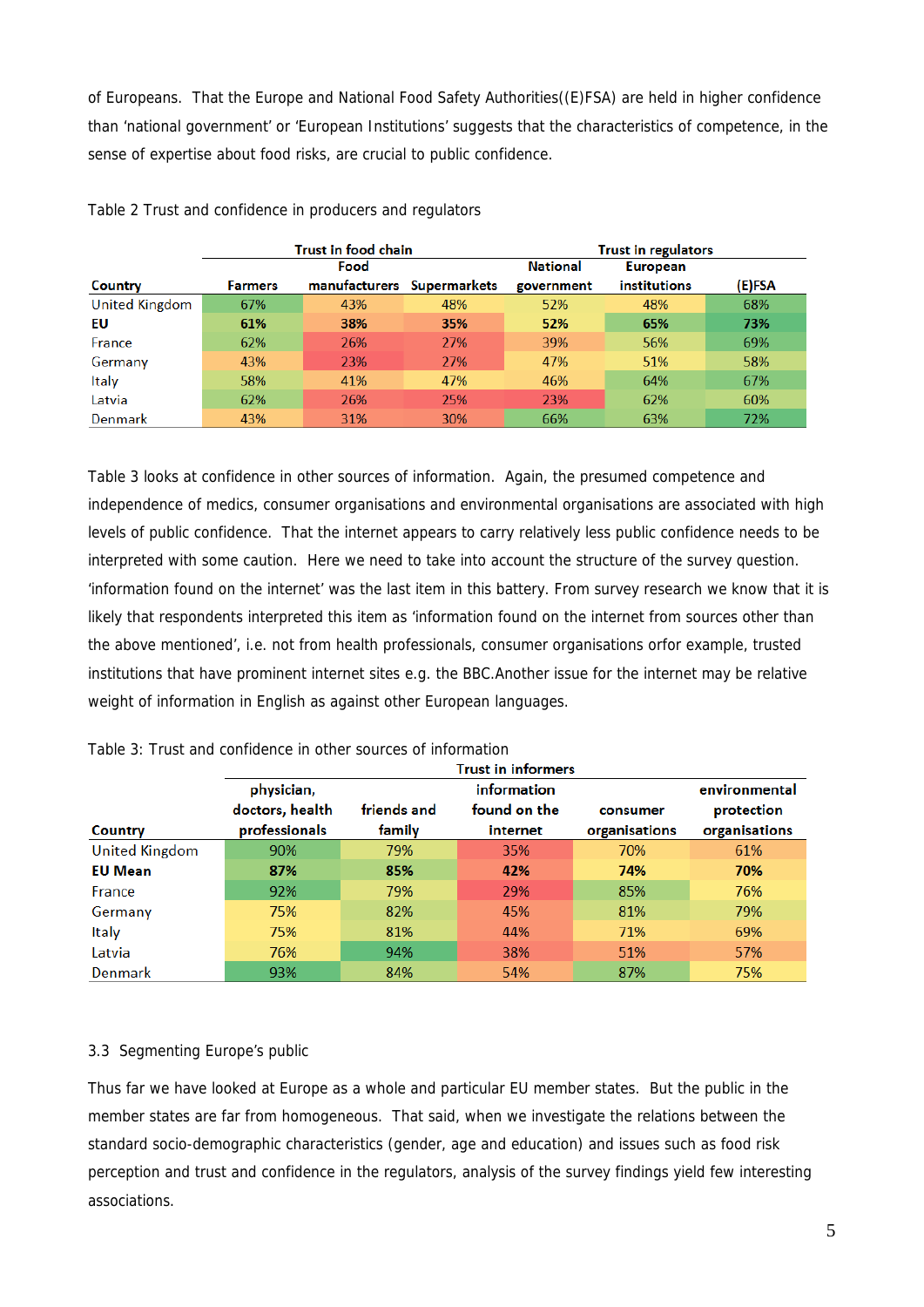Another method of segmenting Europeans is cluster analysis which (tentatively) identifies ideal types characterised by shared beliefs and opinions. The personal characteristics included in the cluster analysis are:

- Generalised Risk Sensitivity an index of worry about five personal risks- crime, health, accidents etc
- Engagement with food the extent to which food plays an important part in the respondent's life.
- Food as stressor, food as pleasure whether food is seen as a source of pleasure or stress
- Concern about contamination and adulteration
- Concern about diet
- Concern about health and illnesses
- Trust in the food chain
- Trust in food safety authorities
- Personal agency an index of perceived personal control over food risks

Now, since the number of clusters (ideal types) is somewhat arbitrary we must not over interpret the findings. But as shown below – four clusters provide some interesting contrasts across the European population and between countries. For each cluster the percentage of people in EU27, the UK, Germany, Denmark and France is shown.

Cluster 1: 'Moderates' (EU: 39% UK: 35%; D:25%; DK:35%; F:34%) Moderate levels of worry about food risks, perceive food as a source of stress somewhat more than a source of pleasure, believe they have agency, and have **moderate levels of confidence** in public authorities and trust in the food chain.

Cluster 2: 'Uninterested and trusting' (EU: 16% UK: 30%; D:40%; DK:19%; F:11%) Low levels of worry about food risks and very low generalised risk sensitivity, relatively unengaged with food. For the 'uninterested and trusting' food is as much/little a source of pleasure as it is a source of stress. They have **high levels of confidence in authorities** and trust in the food chain.

Cluster 3: 'Relaxed enjoyers' (EU: 23% UK: 25%; D:7%; DK:32%; F:28) Low levels of worry about food risks and relatively low generalised risk sensitivity. Food is first and foremost a source of pleasure, not a stressor. **Medium levels of trust in the food chain and authorities**, medium levels of perceived personal agency.

Cluster 4: 'Worried fatalists' (EU: 28% UK: 10%; D:28%; DK:14%; F:27%) General very risk sensitive, very engaged with food and highly worried about food risks. Little trust in the food chain, **low confidence in public authorities** doing enough to protect them from these risks, and low perceived personal agency.

Looking across the four clusters and their representation in the different countries we see commonalities and divergences. While the 'moderates' are well represented in all countries, there are stark differences in the prevalence of 'worried fatalists' between the UK and Denmark on the one hand and Germany and France on the other. In Germany we find only 7% of 'relaxed enjoyers' and at the same time the highest percentage of 'uninterested and trusting'; does this point to a particular food culture?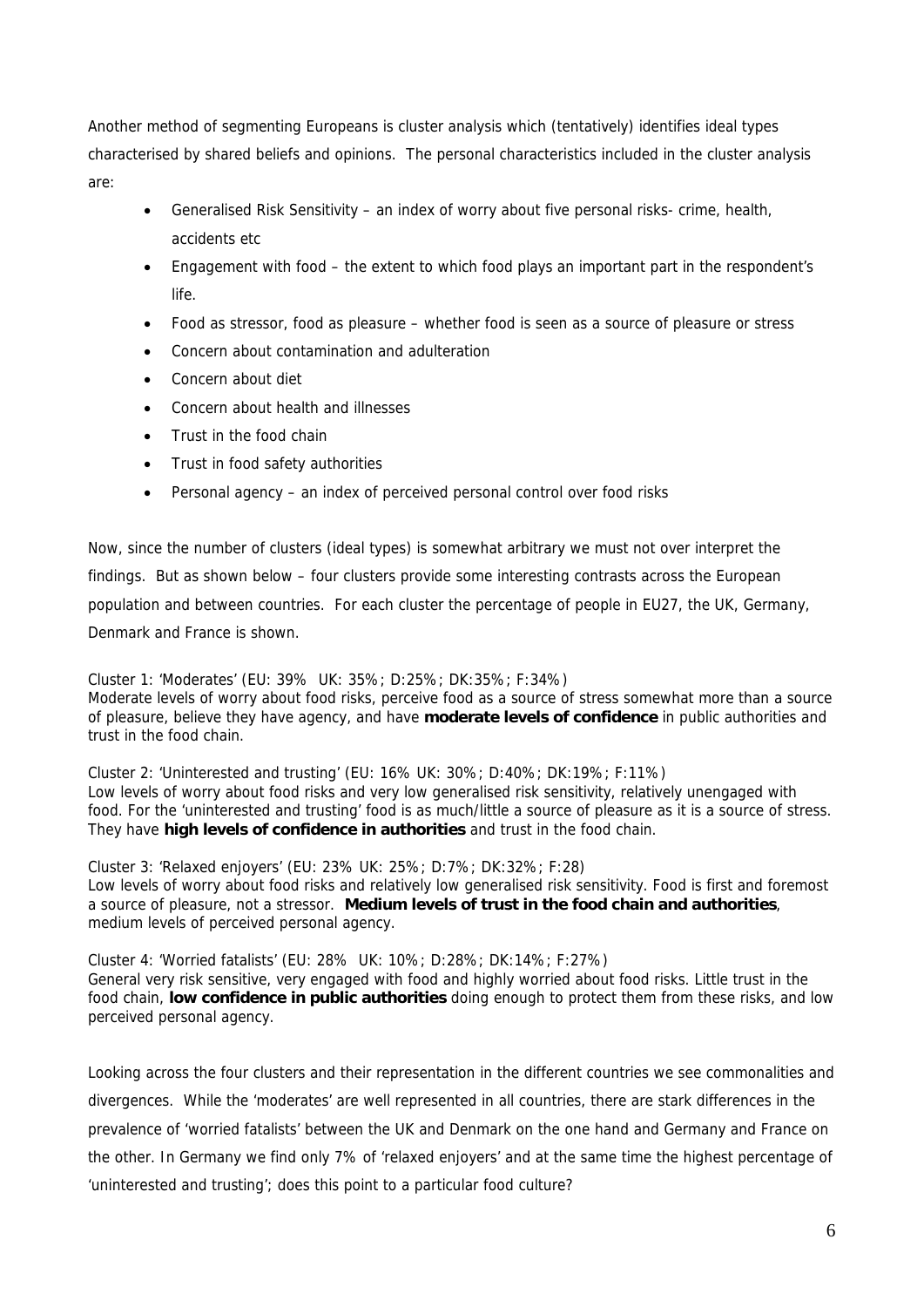One implication of this analysis is the recognition that the Food Safety Agencies work with different food cultures and publics with different concerns.

# 3.4 A second perspective on national risk sensitivities

As a complement to the cluster analysis described above we now take a second look at the unprompted awareness of problems and risks with food and eating outlined in paragraph 3.1 above.

For this we use Alceste, an advanced software computer package for the statistical analysis of textual data. The underlying assumption of Alceste is that different ways of thinking about a topic will produce different ways of talking about the topic under discussion. In other words the specific vocabulary used in the discussion is seen as a source for detecting ways of thinking about an object. ALCESTE aims to distinguish word classes which represent different forms of discourse on the topic.

The results of this analysis are presented in table 4. What this shows is the differential awareness of food risks and concerns in different countries. The percentages attached to the three categories of concern can be read as the relative awareness of the particular concern.

So, for Denmark we find that the majority of associations fall in the category of 'diet and health'. The second category is contamination and adulteration and there is no mention of food origins and safety. In France 'food origins and safety' is the largest category, followed by 'diet and health'. Germans are most likely to be aware of 'contamination and adulteration'. In both the UK and the Netherlands the dominant category is 'diet and health'.

Here again, is evidence of striking differences between European countries in the public's awareness of food and eating risks and problems.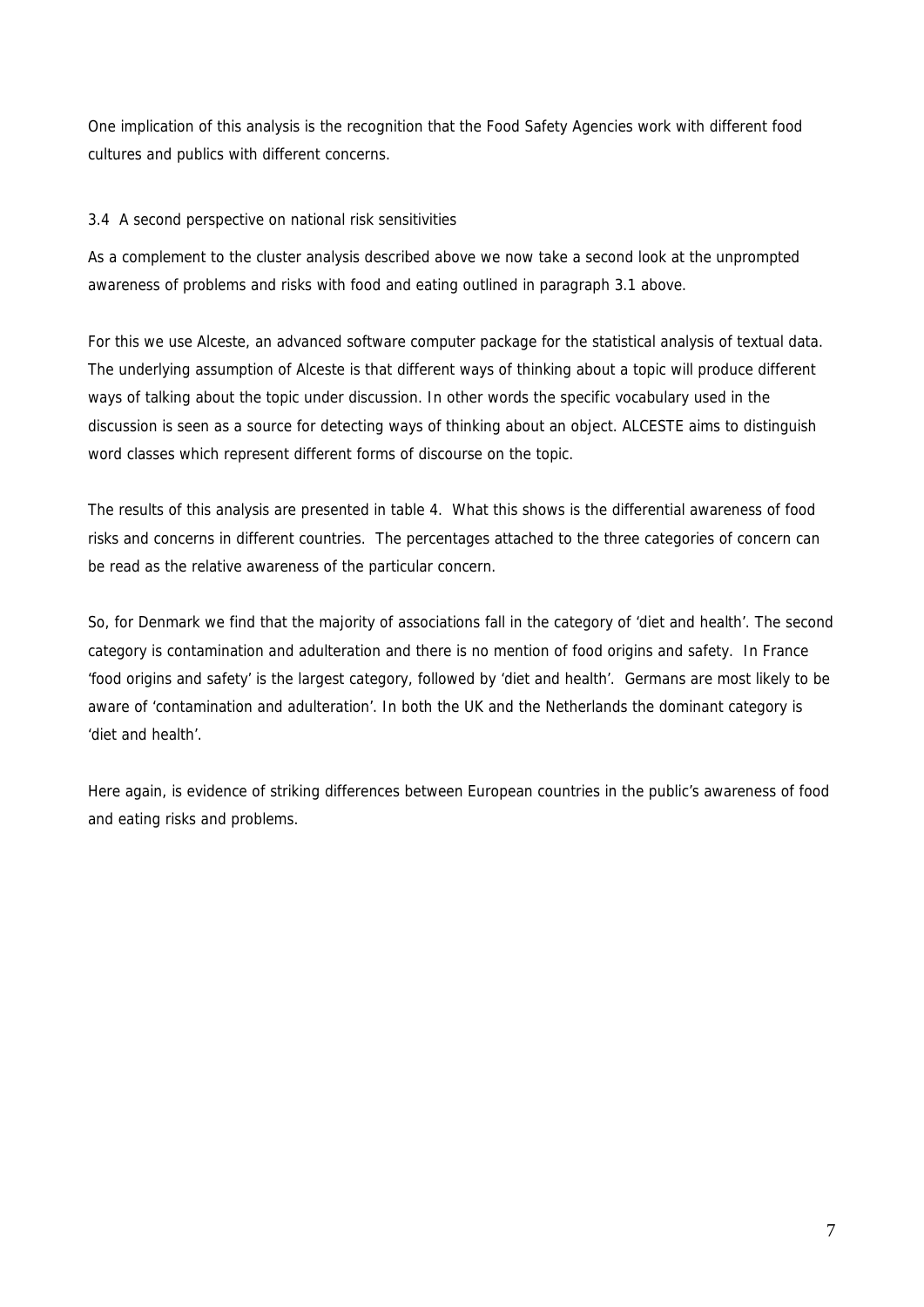#### Table 4: Country differences in the awareness of food risks

**Country (%** 

| <b>ECUs</b><br>classified) | <b>Contamination and adulteration</b>                    | Food origins and safety controls                                                     | <b>Diet and health</b>                                                            |
|----------------------------|----------------------------------------------------------|--------------------------------------------------------------------------------------|-----------------------------------------------------------------------------------|
| <b>Denmark</b>             | contamination & adulteration (19%)                       |                                                                                      | chronic illness (29%)                                                             |
| (76%)                      | genetic modification, animal medicine,                   |                                                                                      | blood, cancer, cardio, diabetes, obesity,                                         |
|                            | pesticide, residue, additives, colourings                |                                                                                      | allergy, cholesterol                                                              |
|                            |                                                          |                                                                                      | hygiene and food poisoning (19%)                                                  |
|                            |                                                          |                                                                                      | salmonella, bacteria, hygiene, food poisoning,                                    |
|                            |                                                          |                                                                                      | control, preparation                                                              |
|                            |                                                          |                                                                                      | conscious diet (32%)                                                              |
|                            |                                                          |                                                                                      | fat, sugar, health                                                                |
| <b>France (67%)</b>        | contamination and adulteration (20%)                     | origin, quality and price of food (47%)                                              | diet-related illnesses (33%)                                                      |
|                            | chemical, pesticide, preservatives, colouring,           | quality, polluted, farm, diet, bad, organic,                                         | cancer, disease, cholesterol, diabetes, food                                      |
|                            | fat, additives, fertiliser                               | expensive, harmful                                                                   | poisoning, cardiovascular, allergy, heart                                         |
| Germany                    | contamination & adulteration (59%)                       | uncertainty food contents (17%)                                                      | health and price conscious diet (24%)                                             |
| (72%)                      | contamination, pesticide, genetically                    | know, think, read, contain, label, trust, ingredients                                | health, pay, diet, attention, weight, expensive,                                  |
|                            | modified, meat, additives, antibiotic, fertiliser,       |                                                                                      | afford, price                                                                     |
|                            | environment, hormones                                    |                                                                                      |                                                                                   |
| <b>Latvia</b> (72%)        | contamination and adulteration (26%)                     | imported and poor quality food (23%)                                                 | food poisoning (13%)                                                              |
|                            | harmful substances, additives, colourings,               | low quality, import, origin, Latvia, fresh, high, price,                             |                                                                                   |
|                            | preservatives, unnatural, artificial                     |                                                                                      |                                                                                   |
|                            | genetic modification (27%)                               | freshness of food (12%)                                                              |                                                                                   |
| <b>Netherlands</b>         |                                                          | expiry date, best before                                                             |                                                                                   |
|                            | additives (11%)                                          | freshness of food (15%)                                                              | diet-related illness (19%)                                                        |
| (77%)                      | additives, artificial, colouring, E numbers,             | out of date, rotten, poisonous, fresh                                                | cancer, cardiovascular, diabetes, food<br>poisoning, obesity, heart, cholesterol, |
|                            | enhances, agents, sweeteners                             |                                                                                      | diarrhoea                                                                         |
|                            | contamination of meat (28%)                              |                                                                                      | price - healthiness dilemma (27%)                                                 |
|                            | animal, antibiotics, meat, pesticides, pollut,           |                                                                                      | think, health, unhealthy, cheap, cost                                             |
|                            | hormones, welfare, dangerous                             |                                                                                      |                                                                                   |
| <b>United</b>              | contamination and adulteration (19%)                     | safety, hygiene, quality and origin of food (29%)                                    | chronic illness (13%)                                                             |
| <b>Kingdom</b>             |                                                          |                                                                                      |                                                                                   |
| (67%)                      | additives, genetically modified, pesticides,<br>chemical | hygiene, cleanliness, fresh, quality, country,<br>import, restaurant, food poisoning | diabetes, disease, hearty, obesity, cholesterol                                   |
|                            |                                                          |                                                                                      | unhealthy food (17%)                                                              |
|                            |                                                          |                                                                                      | fat, salmonella, allergy, sugar, alcohol, salt                                    |
|                            |                                                          |                                                                                      | conscious and healthy diet (15%)                                                  |
|                            |                                                          |                                                                                      | diet, health, risk, balance, think, healthily,                                    |
|                            |                                                          |                                                                                      | careful                                                                           |
|                            |                                                          |                                                                                      | safe preparation (8%)                                                             |
|                            |                                                          |                                                                                      | sell, date, cook, proper, check, make sure                                        |

## **4. Conclusions and implications**

There are three areas of concern about food risk in the public mind: contamination and adulteration; food quality and safety, and healthy diet and diet-related illnesses. This is universal across Europe, although in different countries the level of concern about these three categories varies considerably.

Scientists, Food Safety Authorities and European Institutions are trusted by a large majority of Europeans to give accurate information about serious food risks. Health professionals, family and friends, consumer and environmental protection organisations are also trusted. Trust in information found on the internet is very low across Europe. Within the food chain, only farmers are trusted according to the survey.

Greater trust in the European and National Food Safety Agencies is associated with lower concern about food risks.